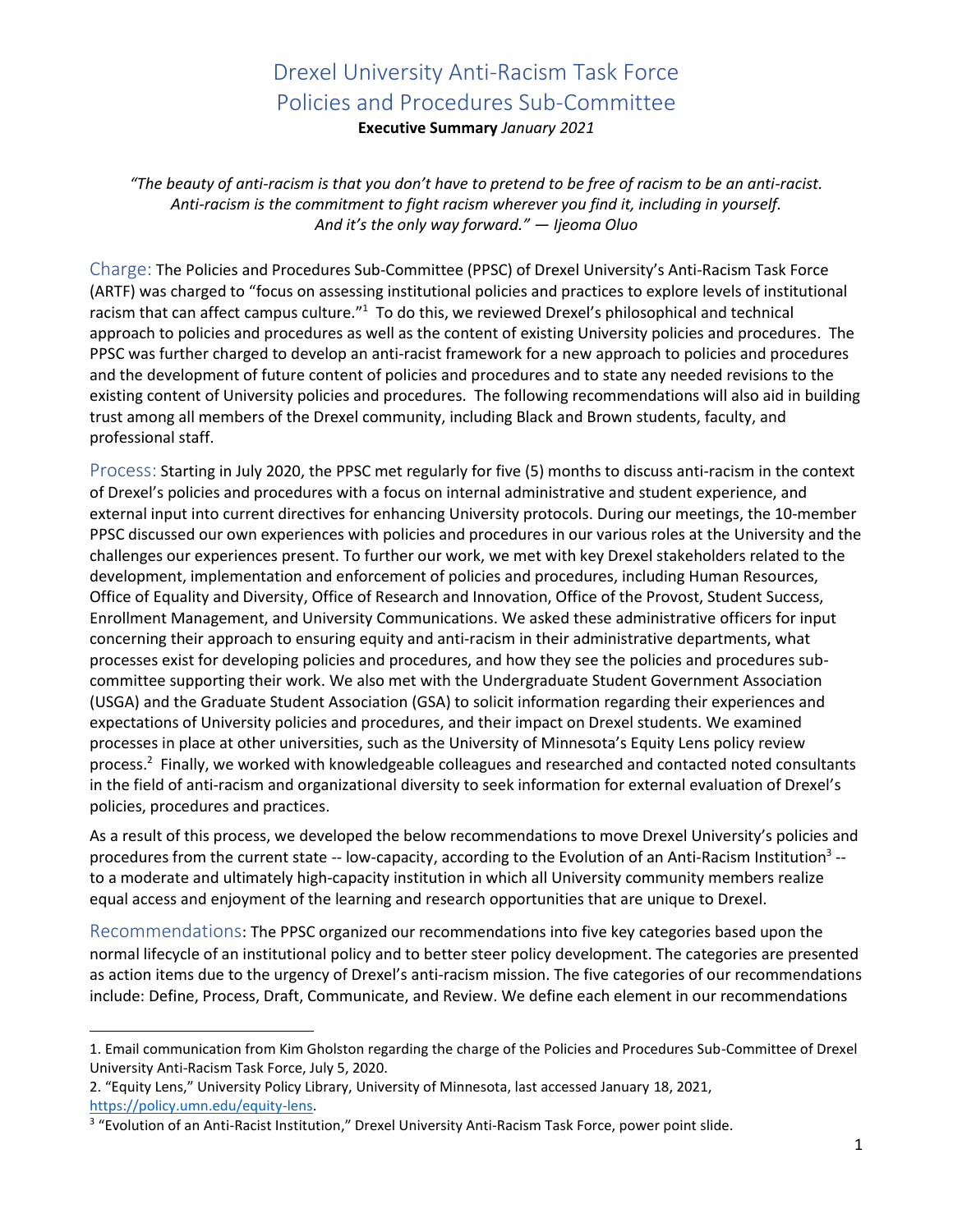**Executive Summary** *January 2021*

but offer the below supporting insights to highlight the importance and impact of each recommendation on anti-racism work at Drexel.

**Define: Drexel must create a clear directive regarding key terms essential to any anti-racism agenda.** A centralized glossary of key terms related to Drexel's anti-racism mission is essential to establish a common understanding and usage of terms throughout the University community. The list of key terms that require explicit definition includes: Racism, Equity, Inclusion, Implicit Bias, and Institutional Racism. The definitions of these terms, as they are to be understood and applied at Drexel University, should be developed in conjunction with the leading thought on characteristics of white supremacy and structural racism at organizations, such as anecdotes that can be found in Kenneth Jones and Tema Okun's book, *Dismantling Racism: A Workbook for Social Change Groups*. 4

**Process: Drexel must ensure significant representation of Black community members in the various bodies responsible for and influential in the creation and enforcement of policies and procedures.** As the University asks its Black community members to trust its intentions, there must be increased, meaningful representation of those members in the many spaces where such representation either does not exist or is woefully minimal. This representation must not merely be a matter of boosting numbers but must also ensure that these voices are heard and considered to show, through actions, that the University's commitment to anti-racism is real. Representation of Black community members must be commensurate with the numbers of Black students, faculty, and professional staff at the University. Black representation must also be visible and effective in University leadership, in departments, programs, committees and councils including but not limited to: Human Resources, Undergraduate Advising Center, Executive Advisory Committees, Executive Council, Board of Trustees, and many other committees and groups at Drexel with responsibility for developing and upholding policies and procedures. Once formed, we must ensure that the composition of the Policy Advisory Committee is diverse and inclusive.

**Draft: Drexel must implement annual anti-racism training for all trustees, students, faculty, professional staff, and external partners.** The current diversity, equity, and inclusion trainings made available by Drexel do not adequately address anti-racism or the need for every member of the community to receive such training. New and updated training content must be developed or obtained. More importantly, to build a real and sustained anti-racism culture at Drexel, anti-racism training must be made mandatory for all Drexel community members on a regular and ongoing basis to effect the cultural change that purposeful anti-racism work requires. By not wavering on this commitment to required awareness, training and education, Drexel's commitment to building a culture of equity would be immediately and impactfully felt across the entire organization.

**Communicate: Drexel must commit to being open and transparent about its anti-racism efforts, including in its policies, procedures, guidelines, and the related review and approval processes.** To build and maintain trust in our community, Drexel must be transparent about every step of the anti-racism process. Without clear, transparent communication of its reviews, challenges, tensions and decisions, the University will remain encumbered with distrust about its strategic plan and accountability for failures to hold all members of the University to its standards. This transparency is most important in areas of the University where the perceived clandestine existence and application of policies and procedures can have the most negative effect on the anti-

<sup>4</sup>. "The Characteristics of White Supremacy Culture," Showing Up for Racial Justice, last accessed January 18, 2021, <https://www.showingupforracialjustice.org/white-supremacy-culture-characteristics.html>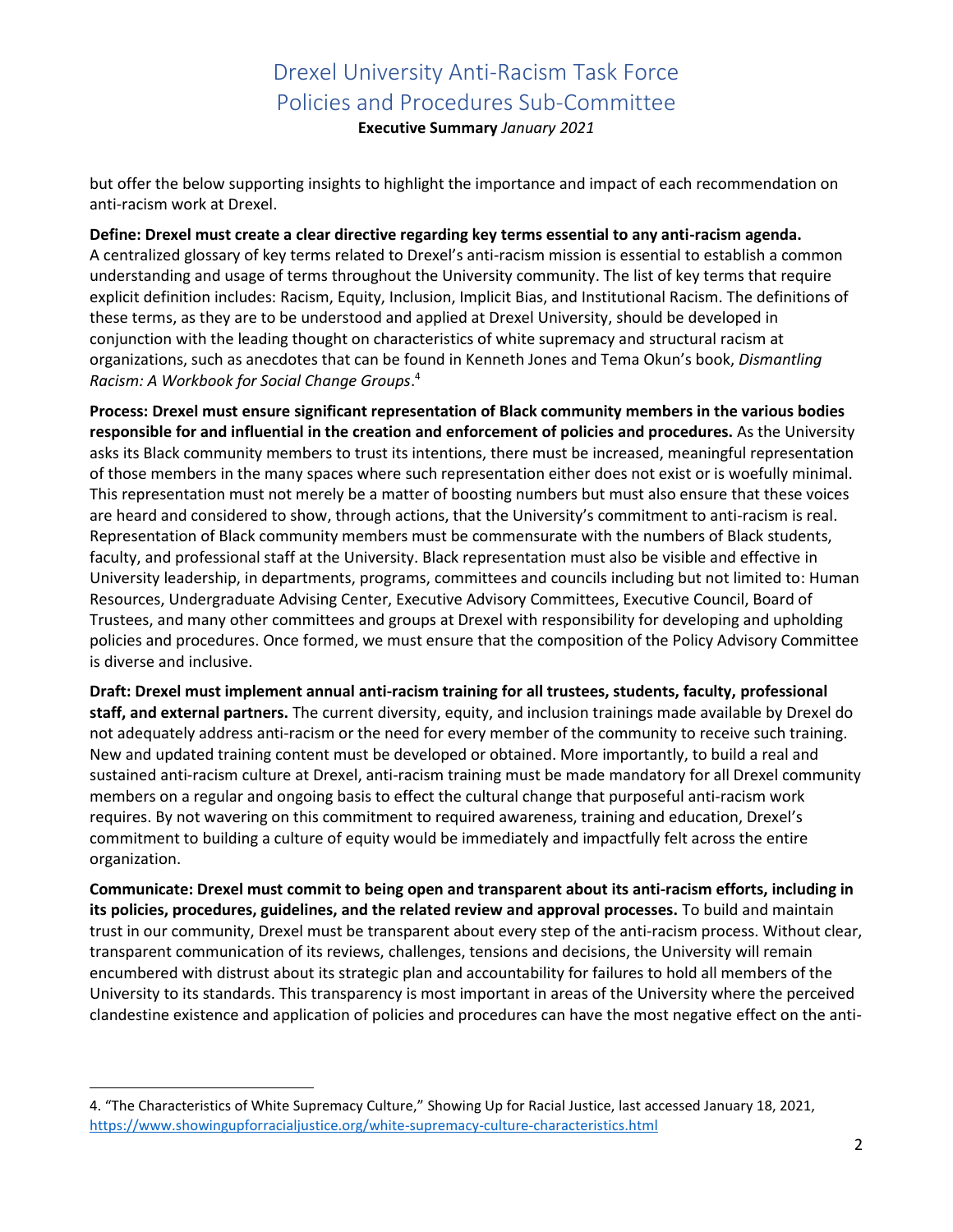**Executive Summary** *January 2021*

racism goal, such as in Public Safety, Human Resources and Student Life, where the impact on the lives of Drexel's students, faculty and professional staff are most pronounced.

**Review: Drexel must commit to regular objective, equity lens-based external review of its policies and procedures to ensure the University meets its stated goal of promoting an anti-racist agenda.** This step is crucial to any progress the University hopes to make in furthering its anti-racist agenda in four ways. First, such a review will interrupt the echo chamber in which policies and procedures are currently developed. Second, a review will bring in external experts who are capable of critically assessing the state of our policies, advising on best practices in equity and diversity, and competently addressing key areas of concern in the University. Third, an external review will help the University to design a plan forward for building internal capabilities to monitor and review our policies, procedures and related practices on an ongoing basis. Finally, implementing a regular equity lens review of University and individual college and school-level policymaking and policy enforcement will help ensure we are more apt to meet the equity mission at every level of the University. Thus, regular external review is needed to move Drexel towards a high-capacity, anti-racist institution with the skills and resources required to sustain those changes effectively.

While we offer these recommendations with the attainable goal of steering Drexel towards valuing the richness of every student, faculty and professional staff member, we stress that none of the above-mentioned recommendations will have a chance to effect change if the University fails to properly invest in this work. Significant initial and sustained financial investment in the work of anti-racism is not only vital, but without it, the University's charge will not be taken seriously. The change that is necessary to become a high-capacity anti-racist institution requires substantial financial investment, and at this time, existing resources and budgetary allocations are not sufficient to invest in all facets of this work on an ongoing basis. Our research has revealed that organizations, even small, local public educational institutions, that sincerely work to address the structural racism inherent in their operations are investing large amounts into personnel and programming. Likewise, Drexel needs to invest at least \$250K annually to begin to fund necessary people, processes, and systems to support these policy and procedure recommendations. This sustained financial investment is how the University signifies the importance of its anti-racism stance in practice, not just in theory.

Finally, we offer a word on becoming an anti-racist institution. To deeply integrate the tenets of anti-racism in the fabric of our community and operations, Drexel must counteract the inherent institutional racism that exists. In the American Council on Education's 2020 publication, "Leading After a Racial Crisis: Weaving a Campus Tapestry of Diversity and Inclusion," the Council introduced the "weaver-leader framework" for racial recovery that "connects several foundational leadership activities, including over-communicating, setting expectations, and building relationships, all in the service of creating shared expectations or a common ground on which to move forward."<sup>5</sup> We note that the use of the metaphor of weaving a tapestry is dispositive to educational institutions' efforts to create an environment of anti-racism and inclusion. As defined in the Oxford Dictionary, a tapestry is an intricate or complex combination of things or sequence of events, such as "a tapestry of cultures, races, and customs." We, Drexel University collectively, are the weavers of our tapestry of equity with the threads of our Shared Values of Integrity, Inclusion, Impact, Integration, and Innovation. To ensure that this tapestry is inseparable from the tenets of anti-racism, we must develop the attached

<sup>5.</sup> "Leading After a Racial Crisis: Weaving a Campus Tapestry of Diversity and Inclusion," American Council on Education, last accessed January 18, 2021, [https://www.acenet.edu/Documents/Leading-After-a-Racial-Crisis.pdf,](https://www.acenet.edu/Documents/Leading-After-a-Racial-Crisis.pdf) viii.